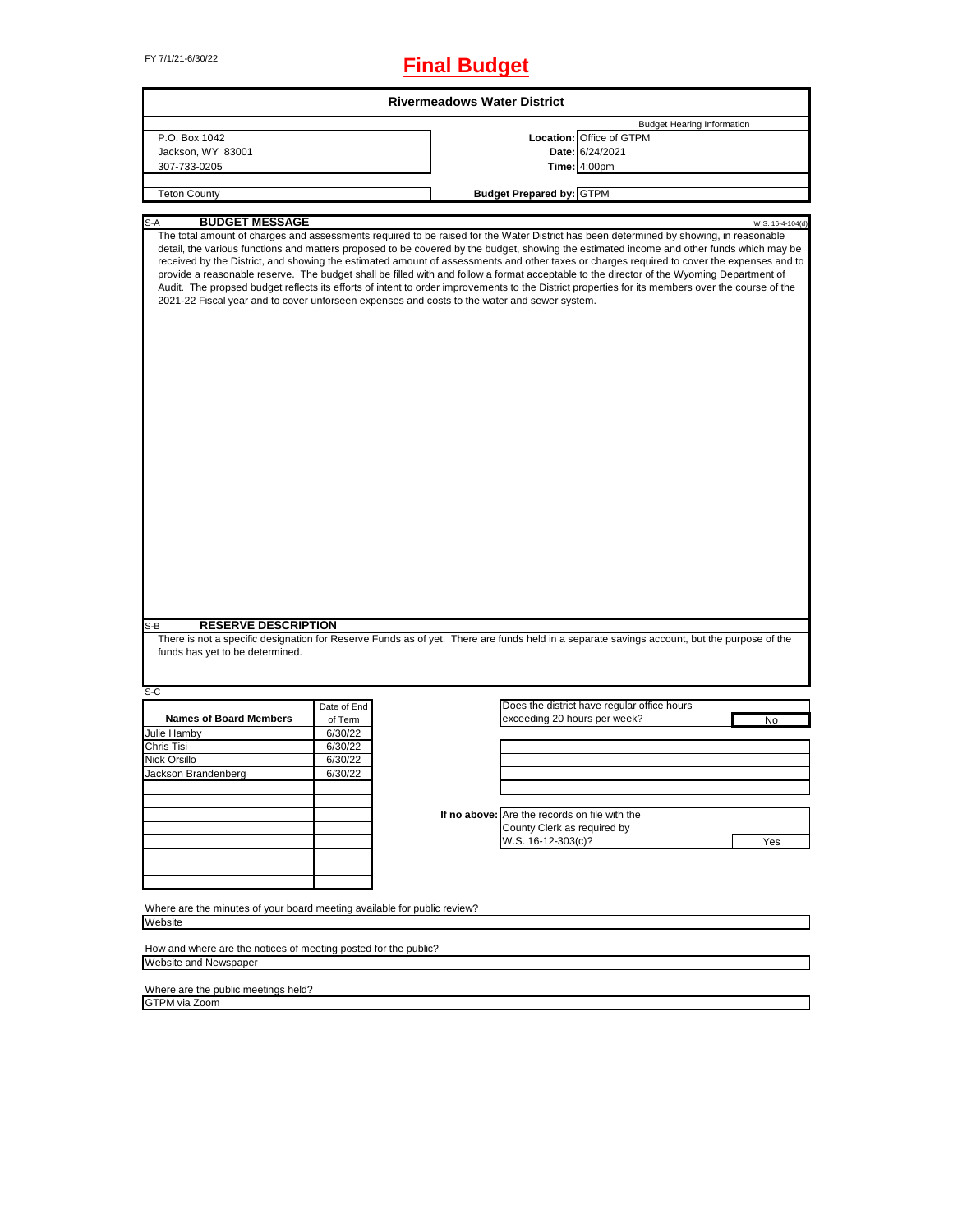#### **FINAL BUDGET SUMMARY**

|       | <b>OVERVIEW</b>                                             | 2019-2020<br>Actual | 2020-2021<br>Estimated | 2021-2022<br>Proposed | Final Approval |
|-------|-------------------------------------------------------------|---------------------|------------------------|-----------------------|----------------|
| $S-1$ | <b>Total Budgeted Expenditures</b>                          | \$76,448            | \$54,740               | \$61,050              | \$61,050       |
| $S-2$ | <b>Total Principal to Pay on Debt</b>                       | \$0                 | \$0 <sub>1</sub>       | \$0                   | \$0            |
| $S-3$ | <b>Total Change to Restricted Funds</b>                     | \$0                 | \$0                    | \$0                   | \$0            |
| $S-4$ | <b>Total General Fund and Forecasted Revenues Available</b> | \$240.043           | \$240.613              | \$255,573             | \$255,573      |
| $S-5$ | Amount requested from County Commissioners                  | \$68,400            | \$69,600               | \$69,600              | \$69,600       |
| $S-6$ | <b>Additional Funding Needed:</b>                           |                     |                        | \$0                   | \$0            |

|        | <b>REVENUE SUMMARY</b>                       | 2019-2020 | 2020-2021       | 2021-2022       | <b>Final Approval</b>              |
|--------|----------------------------------------------|-----------|-----------------|-----------------|------------------------------------|
|        |                                              | Actual    | Estimated       | Proposed        |                                    |
| $S-7$  | <b>Operating Revenues</b>                    | \$0       | \$0             | \$0             | \$0                                |
| $S-8$  | Tax levy (From the County Treasurer)         | \$68,400  | \$69,600        | \$69,600        | \$69,600                           |
| $S-9$  | <b>Government Support</b>                    | \$0       | \$0             | \$0             | \$0                                |
| $S-10$ | Grants                                       | \$0       | \$0             | \$0             | \$0                                |
| $S-11$ | Other County Support (Not from Co. Treas.)   | \$0       | \$0             | \$0             | \$0                                |
| $S-12$ | <b>Miscellaneous</b>                         | \$730     | \$100           | \$100           | \$100                              |
| $S-13$ | <b>Other Forecasted Revenue</b>              | \$0       | \$0             | \$0             | \$0                                |
|        |                                              |           |                 |                 |                                    |
| $S-14$ | <b>Total Revenue</b>                         | \$69,130  | \$69,700        | \$69,700        | \$69,700                           |
|        | FY 7/1/21-6/30/22                            |           |                 |                 | <b>Rivermeadows Water District</b> |
|        | <b>EXPENDITURE SUMMARY</b>                   | 2019-2020 | 2020-2021       | 2021-2022       | <b>Final Approval</b>              |
|        |                                              | Actual    | Estimated       | Proposed        |                                    |
|        |                                              |           |                 |                 |                                    |
| $S-15$ | <b>Capital Outlay</b>                        | \$0       | \$0             | \$0             | \$0                                |
| $S-16$ | <b>Interest and Fees On Debt</b>             | \$0       | \$0             | \$0             | \$0                                |
| $S-17$ | <b>Administration</b>                        | \$9,491   | \$15,040        | \$21,350        | \$21,350                           |
| $S-18$ | <b>Operations</b>                            | \$62,490  | \$35,900        | \$35,900        | \$35,900                           |
| $S-19$ | <b>Indirect Costs</b>                        | \$4,467   | \$3,800         | \$3,800         | \$3,800                            |
| S-20R  | <b>Expenditures paid by Reserves</b>         | \$0       | \$0             | \$0             | \$0                                |
| $S-20$ | <b>Total Expenditures</b>                    | \$76,448  | \$54,740        | \$61,050        | \$61,050                           |
|        |                                              | 2019-2020 | 2020-2021       | 2021-2022       |                                    |
|        | <b>DEBT SUMMARY</b>                          | Actual    | Estimated       | Proposed        | <b>Final Approval</b>              |
|        |                                              |           |                 |                 |                                    |
| $S-21$ | <b>Principal Paid on Debt</b>                | \$0       | \$0             | \$0             | \$0                                |
|        |                                              |           |                 |                 |                                    |
|        | <b>CASH AND INVESTMENTS</b>                  | 2019-2020 | 2020-2021       | 2021-2022       | <b>Final Approval</b>              |
|        |                                              | Actual    | Estimated       | Proposed        |                                    |
| $S-22$ | <b>TOTAL GENERAL FUNDS</b>                   | \$170,913 | \$170,913       | \$185.873       | \$185,873                          |
|        |                                              |           |                 |                 |                                    |
|        | <b>Summary of Reserve Funds</b>              |           |                 |                 |                                    |
| $S-23$ | <b>Beginning Balance in Reserve Accounts</b> |           |                 |                 |                                    |
| $S-24$ | a. Sinking and Debt Service Funds            | \$0       | \$0             | \$0             | \$0                                |
| $S-25$ | b. Reserves                                  | \$0       | \$0             | \$0             | \$0                                |
| $S-26$ | c. Bond Funds                                | \$0       | \$0             | \$0             | \$0                                |
|        | Total Reserves (a+b+c)                       | \$0       | \$0             | \$0             | \$0                                |
| $S-27$ | Amount to be added                           |           |                 |                 |                                    |
| $S-28$ | a. Sinking and Debt Service Funds            | \$0       | \$0             | \$0             | \$0                                |
| $S-29$ | b. Reserves                                  | \$0       | \$0             | \$0             | \$0                                |
| $S-30$ | c. Bond Funds                                | \$0       | \$0             | \$0             | \$0                                |
|        | Total to be added (a+b+c)                    | \$0       | \$0             | \$0             | \$0                                |
|        |                                              |           |                 |                 |                                    |
| $S-31$ | <b>Subtotal</b>                              | \$0       | \$0             | \$0             | \$0                                |
| $S-32$ | Less Total to be spent                       | \$0       | \$0             | \$0             | \$0                                |
| $S-33$ | TOTAL RESERVES AT END OF FISCAL YEAR         | \$0       | $\overline{50}$ | $\overline{50}$ | \$0                                |
|        |                                              |           |                 |                 | End of Summarv                     |

*Budget Officer / District Official (if not same as "Submitted by")*

Date adopted by Special District

Jackson, WY 83001 **DISTRICT ADDRESS:** P.O. Box 1042 **PREPARED BY:** GTPM

**DISTRICT PHONE:** 307-733-0205

1/23/19 *Form approved by Wyoming Department of Audit, Public Funds Division Prepared in compliance with the Uniform Municipal Fiscal Procedures Act (W.S. 16-4-101 through 124) as it applies.*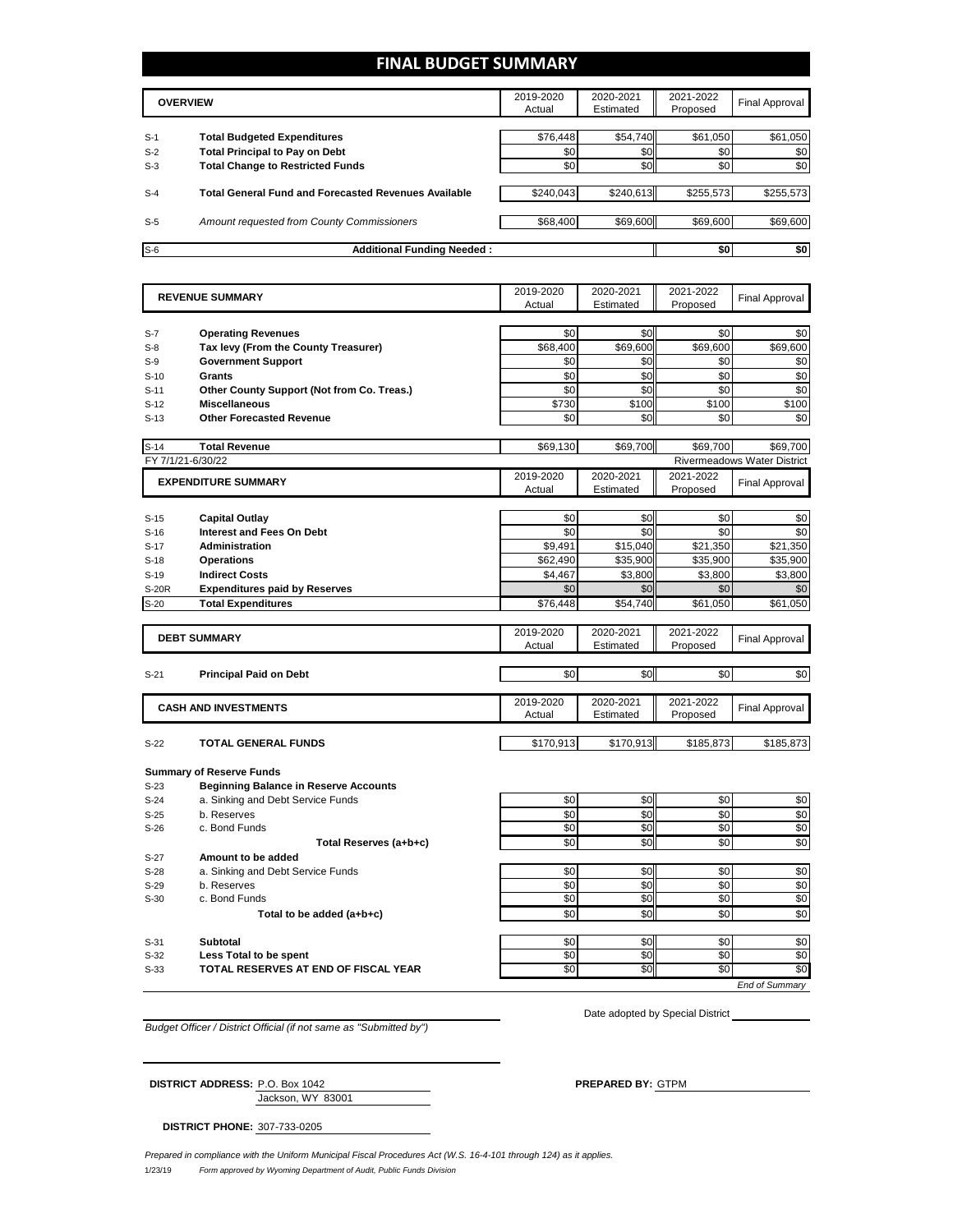|           | Rivermeadows Water District                    |                  |           |           | <b>FYE</b> | 6/30/2022             |
|-----------|------------------------------------------------|------------------|-----------|-----------|------------|-----------------------|
|           | <b>NAME OF DISTRICT/BOARD</b>                  |                  |           |           |            |                       |
|           |                                                |                  |           |           |            |                       |
|           | PROPERTY TAXES AND ASSESSMENTS                 |                  |           |           |            |                       |
|           |                                                |                  |           |           |            |                       |
|           |                                                |                  | 2019-2020 | 2020-2021 | 2021-2022  |                       |
|           |                                                | <b>DOA Chart</b> | Actual    | Estimated | Proposed   | <b>Final Approval</b> |
|           |                                                | of Accounts      |           |           |            |                       |
| $R-1$     | <b>Property Taxes and Assessments Received</b> |                  |           |           |            |                       |
| $R-1.1$   | Tax Levy (From the County Treasurer)           | 4001             | \$68,400  | \$69,600  | \$69,600   | \$69,600              |
| $R-1.2$   | Other County Support (see note on the right)   | 4005             |           |           |            |                       |
|           |                                                |                  |           |           |            |                       |
|           | <b>FORECASTED REVENUE</b>                      |                  |           |           |            |                       |
|           |                                                |                  |           |           |            |                       |
|           |                                                | <b>DOA Chart</b> | 2019-2020 | 2020-2021 | 2021-2022  | <b>Final Approval</b> |
|           |                                                | of Accounts      | Actual    | Estimated | Proposed   |                       |
| $R-2$     | <b>Revenues from Other Governments</b>         |                  |           |           |            |                       |
| $R - 2.1$ | <b>State Aid</b>                               | 4211             |           |           |            |                       |
| $R - 2.2$ | Additional County Aid (non-treasurer)          | 4237             |           |           |            |                       |
| R-2.3     | City (or Town) Aid                             | 4237             |           |           |            |                       |
| $R - 2.4$ | Other (Specify)                                | 4237             |           |           |            |                       |
| R-2.5     | <b>Total Government Support</b>                |                  | \$0       | \$0       | \$0        | \$0                   |
| $R-3$     | <b>Operating Revenues</b>                      |                  |           |           |            |                       |
| R-3.1     | <b>Customer Charges</b>                        | 4300             |           |           |            |                       |
| $R - 3.2$ | Sales of Goods or Services                     | 4300             |           |           |            |                       |
| $R - 3.3$ | <b>Other Assessments</b>                       | 4503             |           |           |            |                       |
| R-3.4     | <b>Total Operating Revenues</b>                |                  | \$0       | \$0       | \$0        | \$0                   |
| $R-4$     | Grants                                         |                  |           |           |            |                       |
| $R - 4.1$ | <b>Direct Federal Grants</b>                   | 4201             |           |           |            |                       |
| R-4.2     | <b>Federal Grants thru State Agencies</b>      | 4201             |           |           |            |                       |
| R-4.3     | <b>Grants from State Agencies</b>              | 4211             |           |           |            |                       |
| R-4.4     | <b>Total Grants</b>                            |                  | \$0       | \$0       | \$0        | $\overline{60}$       |
| $R-5$     | <b>Miscellaneous Revenue</b>                   |                  |           |           |            |                       |
| R-5.1     | Interest                                       | 4501             | \$730     | \$100     | \$100      | \$100                 |
| R-5.2     | Other: Specify                                 | 4500             |           |           |            |                       |
| $R - 5.3$ | Other: Additional                              |                  |           |           |            |                       |
| R-5.4     | <b>Total Miscellaneous</b>                     |                  | \$730     | \$100     | \$100      | \$100                 |
| $R - 5.5$ | <b>Total Forecasted Revenue</b>                |                  | \$730     | \$100     | \$100      | \$100                 |
| $R-6$     | <b>Other Forecasted Revenue</b>                |                  |           |           |            |                       |
| $R-6.1$   | a. Other past due as estimated by Co. Treas.   | 4004             |           |           |            |                       |
| R-6.2     | b. Other forecasted revenue (specify):         |                  |           |           |            |                       |
| $R-6.3$   |                                                | 4500             |           |           |            |                       |
| $R-6.4$   |                                                | 4500             |           |           |            |                       |
| $R-6.5$   |                                                |                  |           |           |            |                       |
|           | R-6.6 Total Other Forecasted Revenue (a+b)     |                  | \$0       | \$0       | \$0        | \$0                   |
|           |                                                |                  |           |           |            |                       |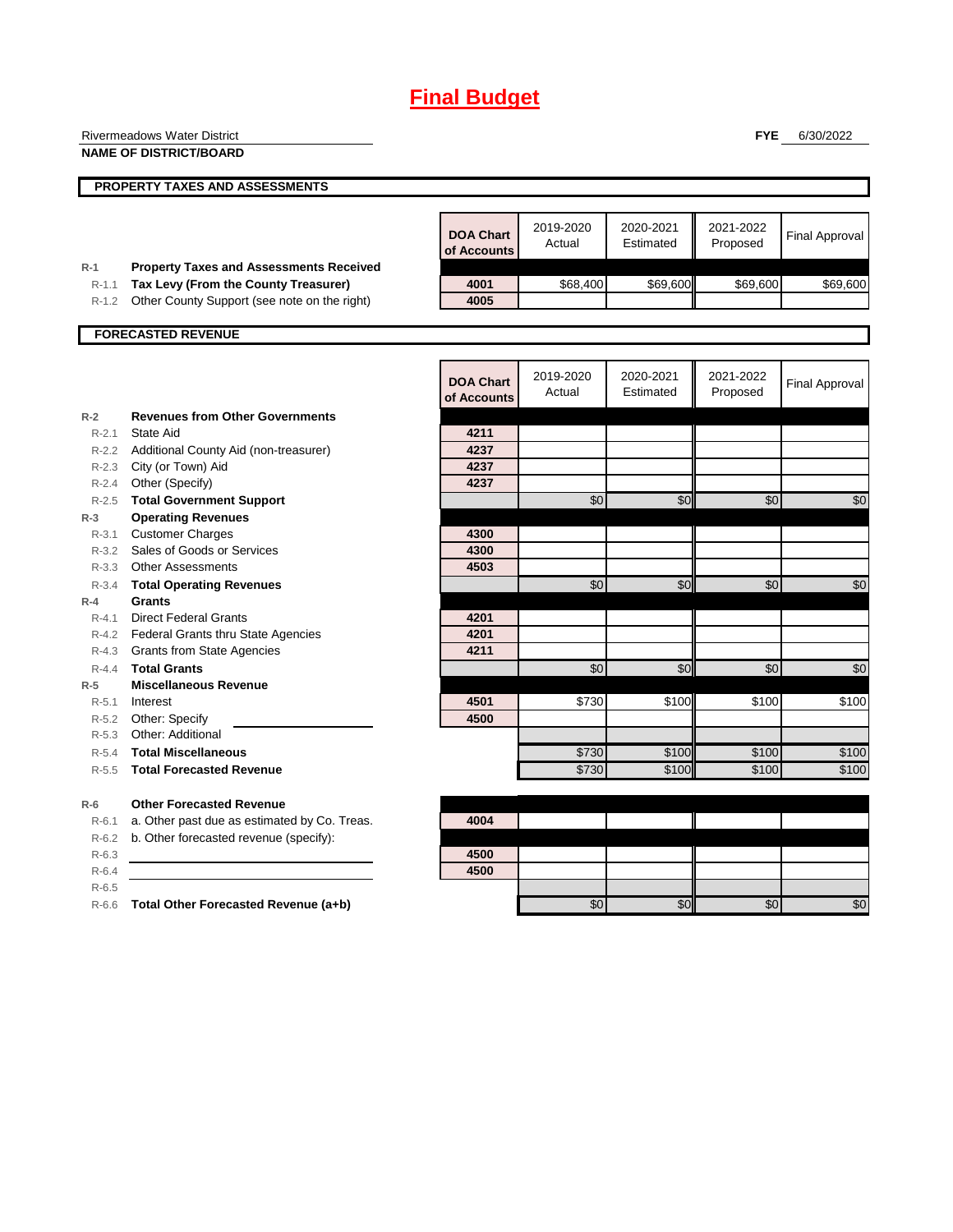#### **CAPITAL OUTLAY BUDGET**

|           |                             | vi nuuv |
|-----------|-----------------------------|---------|
| E-1       | <b>Capital Outlay</b>       |         |
| $E - 1.1$ | <b>Real Property</b>        | 6201    |
| $E - 1.2$ | Vehicles                    | 6210    |
| $E - 1.3$ | Office Equipment            | 6211    |
| $E - 1.4$ | Other (Specify)             |         |
| $E - 1.5$ |                             | 6200    |
| $E-1.6$   |                             | 6200    |
| $E-1.7$   |                             |         |
| $E - 1.8$ | <b>TOTAL CAPITAL OUTLAY</b> |         |
|           |                             |         |

| <b>DOA Chart</b><br>of Accounts | 2019-2020<br>Actual | 2020-2021<br>Estimated | 2021-2022<br>Proposed | <b>Final Approval</b> |
|---------------------------------|---------------------|------------------------|-----------------------|-----------------------|
|                                 |                     |                        |                       |                       |
| 6201                            |                     |                        |                       |                       |
| 6210                            |                     |                        |                       |                       |
| 6211                            |                     |                        |                       |                       |
|                                 |                     |                        |                       |                       |
| 6200                            |                     |                        |                       |                       |
| 6200                            |                     |                        |                       |                       |
|                                 |                     |                        |                       |                       |
|                                 | \$0                 | ፍ≀                     | \$0                   | \$0                   |

#### **ADMINISTRATION BUDGET**

|           |                                      | <b>DOA Chart</b><br>of Accounts | 2019-2020<br>Actual | 2020-2021<br>Estimated | 2021-2022<br>Proposed | <b>Final Approval</b> |
|-----------|--------------------------------------|---------------------------------|---------------------|------------------------|-----------------------|-----------------------|
| $E-2$     | <b>Personnel Services</b>            |                                 |                     |                        |                       |                       |
| $E - 2.1$ | Administrator                        | 7002                            | \$8,856             | \$11,690               | \$18,000              | \$18,000              |
| $E - 2.2$ | Secretary                            | 7003                            |                     |                        |                       |                       |
| $E - 2.3$ | Clerical                             | 7004                            |                     |                        |                       |                       |
| $E - 2.4$ | Other (Specify)                      |                                 |                     |                        |                       |                       |
| $E-2.5$   |                                      | 7005                            |                     |                        |                       |                       |
| $E - 2.6$ |                                      | 7005                            |                     |                        |                       |                       |
| $E - 2.7$ |                                      |                                 |                     |                        |                       |                       |
| $E-3$     | <b>Board Expenses</b>                |                                 |                     |                        |                       |                       |
| $E - 3.1$ | Travel                               | 7011                            |                     |                        |                       |                       |
| $E - 3.2$ | Mileage                              | 7012                            |                     |                        |                       |                       |
| $E - 3.3$ | Other (Specify)                      |                                 |                     |                        |                       |                       |
| $E - 3.4$ |                                      | 7013                            |                     |                        |                       |                       |
| $E - 3.5$ |                                      | 7013                            |                     |                        |                       |                       |
| $E - 3.6$ |                                      |                                 |                     |                        |                       |                       |
| $E-4$     | <b>Contractual Services</b>          |                                 |                     |                        |                       |                       |
| $E - 4.1$ | Legal                                | 7021                            | \$48                | \$200                  | \$200                 | \$200                 |
| $E - 4.2$ | Accounting/Auditing                  | 7022                            | \$587               | $\overline{$2,400}$    | $\overline{$2,400}$   | $\overline{$}2,400$   |
| $E - 4.3$ | Other (Specify)                      |                                 |                     |                        |                       |                       |
| $E - 4.4$ |                                      | 7023                            |                     |                        |                       |                       |
| $E-4.5$   |                                      | 7023                            |                     |                        |                       |                       |
| $E-4.6$   |                                      |                                 |                     |                        |                       |                       |
| $E-5$     | <b>Other Administrative Expenses</b> |                                 |                     |                        |                       |                       |
| $E - 5.1$ | <b>Office Supplies</b>               | 7031                            |                     |                        |                       |                       |
| $E - 5.2$ | Office equipment, rent & repair      | 7032                            |                     |                        |                       |                       |
| $E - 5.3$ | Education                            | 7033                            |                     |                        |                       |                       |
| $E - 5.4$ | Registrations                        | 7034                            |                     | \$750                  | \$750                 | \$750                 |
| $E - 5.5$ | Other (Specify)                      |                                 |                     |                        |                       |                       |
| $E - 5.6$ |                                      | 7035                            |                     |                        |                       |                       |
| $E - 5.7$ |                                      | 7035                            |                     |                        |                       |                       |
| $E - 5.8$ |                                      |                                 |                     |                        |                       |                       |
| $E-6$     | <b>TOTAL ADMINISTRATION</b>          |                                 | \$9,491             | \$15,040               | \$21,350              | \$21,350              |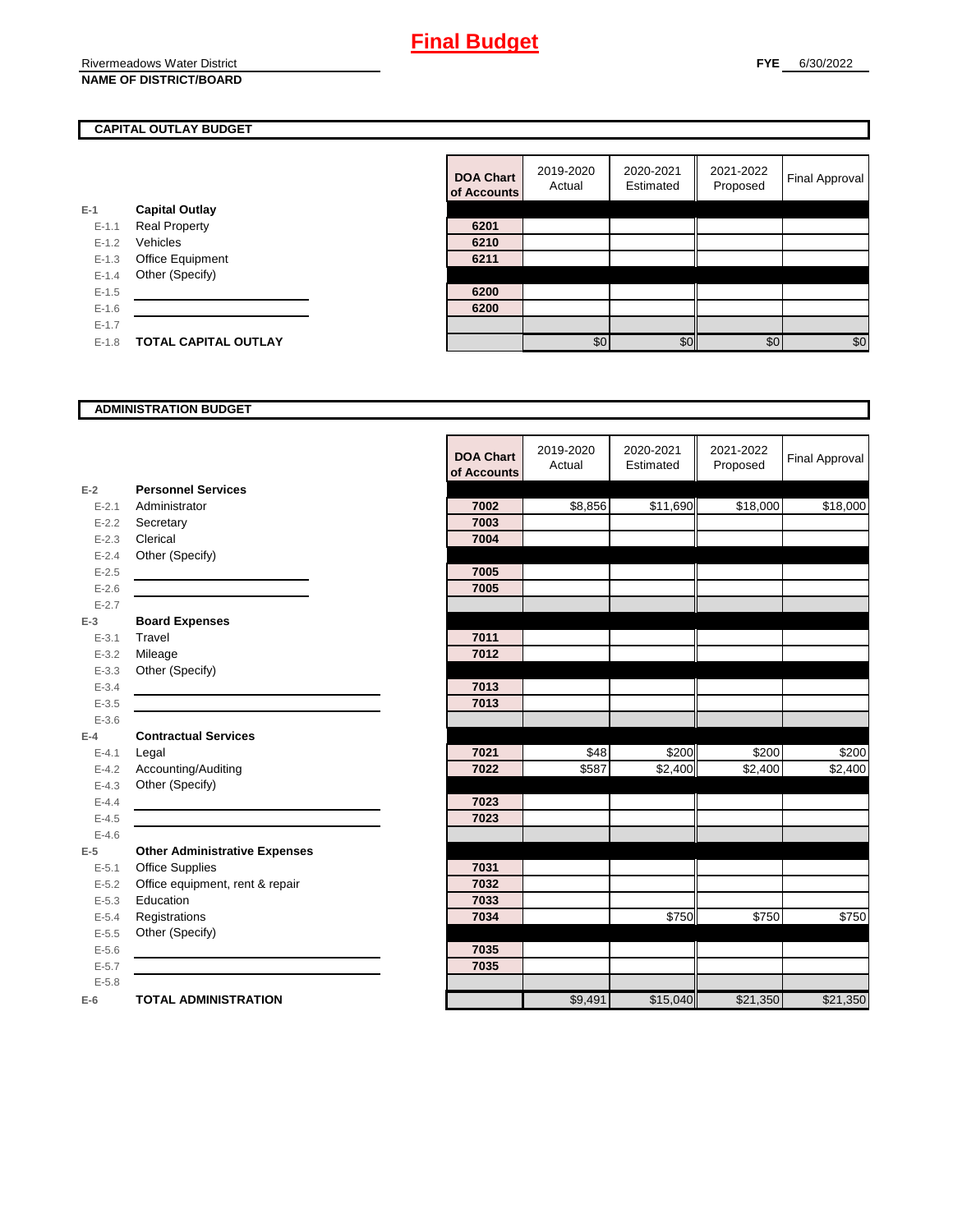Rivermeadows Water District

#### **OPERATIONS BUDGET**

|           |                                        | <b>DOA Chart</b><br>of Accounts | 2019-2020<br>Actual | 2020-2021<br>Estimated | 2021-2022<br>Proposed | <b>Final Approval</b> |
|-----------|----------------------------------------|---------------------------------|---------------------|------------------------|-----------------------|-----------------------|
| $E-7$     | <b>Personnel Services</b>              |                                 |                     |                        |                       |                       |
| $E - 7.1$ | Wages--Operations                      | 7202                            |                     |                        |                       |                       |
| $E - 7.2$ | <b>Service Contracts</b>               | 7203                            |                     |                        |                       |                       |
| $E - 7.3$ | Other (Specify)                        |                                 |                     |                        |                       |                       |
| $E - 7.4$ |                                        | 7204                            |                     |                        |                       |                       |
| $E - 7.5$ |                                        | 7204                            |                     |                        |                       |                       |
| $E - 7.6$ |                                        |                                 |                     |                        |                       |                       |
| $E-8$     | <b>Travel</b>                          |                                 |                     |                        |                       |                       |
| $E - 8.1$ | Mileage                                | 7211                            |                     |                        |                       |                       |
| $E - 8.2$ | Other (Specify)                        |                                 |                     |                        |                       |                       |
| $E - 8.3$ |                                        | 7212                            |                     |                        |                       |                       |
| $E - 8.4$ |                                        | 7212                            |                     |                        |                       |                       |
| $E - 8.5$ |                                        |                                 |                     |                        |                       |                       |
| $E-9$     | <b>Operating supplies (List)</b>       |                                 |                     |                        |                       |                       |
| $E-9.1$   | <b>Equipment Maintenance</b>           | 7220                            | \$14,057            | \$10,500               | \$10,500              | \$10,500              |
| $E - 9.2$ | Water System                           | 7220                            | \$18,000            | \$18,500               | \$18,500              | \$18,500              |
| $E - 9.3$ | <b>Utilities</b>                       | 7220                            | \$5,785             | \$6,300                | \$6,300               | \$6,300               |
| $E - 9.4$ | Telephone                              | 7220                            | \$585               | \$600                  | \$600                 | \$600                 |
| $E - 9.5$ |                                        |                                 |                     |                        |                       |                       |
| $E-10$    | <b>Program Services (List)</b>         |                                 |                     |                        |                       |                       |
| $E-10.1$  |                                        | 7230                            |                     |                        |                       |                       |
| $E-10.2$  |                                        | 7230                            |                     |                        |                       |                       |
| $E-10.3$  |                                        | 7230                            |                     |                        |                       |                       |
| $E-10.4$  |                                        | 7230                            |                     |                        |                       |                       |
| $E-10.5$  |                                        |                                 |                     |                        |                       |                       |
| $E-11$    | <b>Contractual Arrangements (List)</b> |                                 |                     |                        |                       |                       |
| $E-11.1$  |                                        | 7400                            |                     |                        |                       |                       |
| $E-11.2$  |                                        | 7400                            |                     |                        |                       |                       |
| $E-11.3$  |                                        | 7400                            |                     |                        |                       |                       |
| $E-11.4$  |                                        | 7400                            |                     |                        |                       |                       |
| $E-11.5$  |                                        |                                 |                     |                        |                       |                       |
| $E-12$    | <b>Other operations (Specify)</b>      |                                 |                     |                        |                       |                       |
| $E-12.1$  | <b>Depreciation Expense</b>            | 7450                            | \$24,063            |                        |                       |                       |
| $E-12.2$  |                                        | 7450                            |                     |                        |                       |                       |
| $E-12.3$  |                                        | 7450                            |                     |                        |                       |                       |
| $E-12.4$  |                                        | 7450                            |                     |                        |                       |                       |
| $E-12.5$  |                                        |                                 |                     |                        |                       |                       |
| $E-13$    | <b>TOTAL OPERATIONS</b>                |                                 | \$62,490            | \$35,900               | \$35,900              | \$35,900              |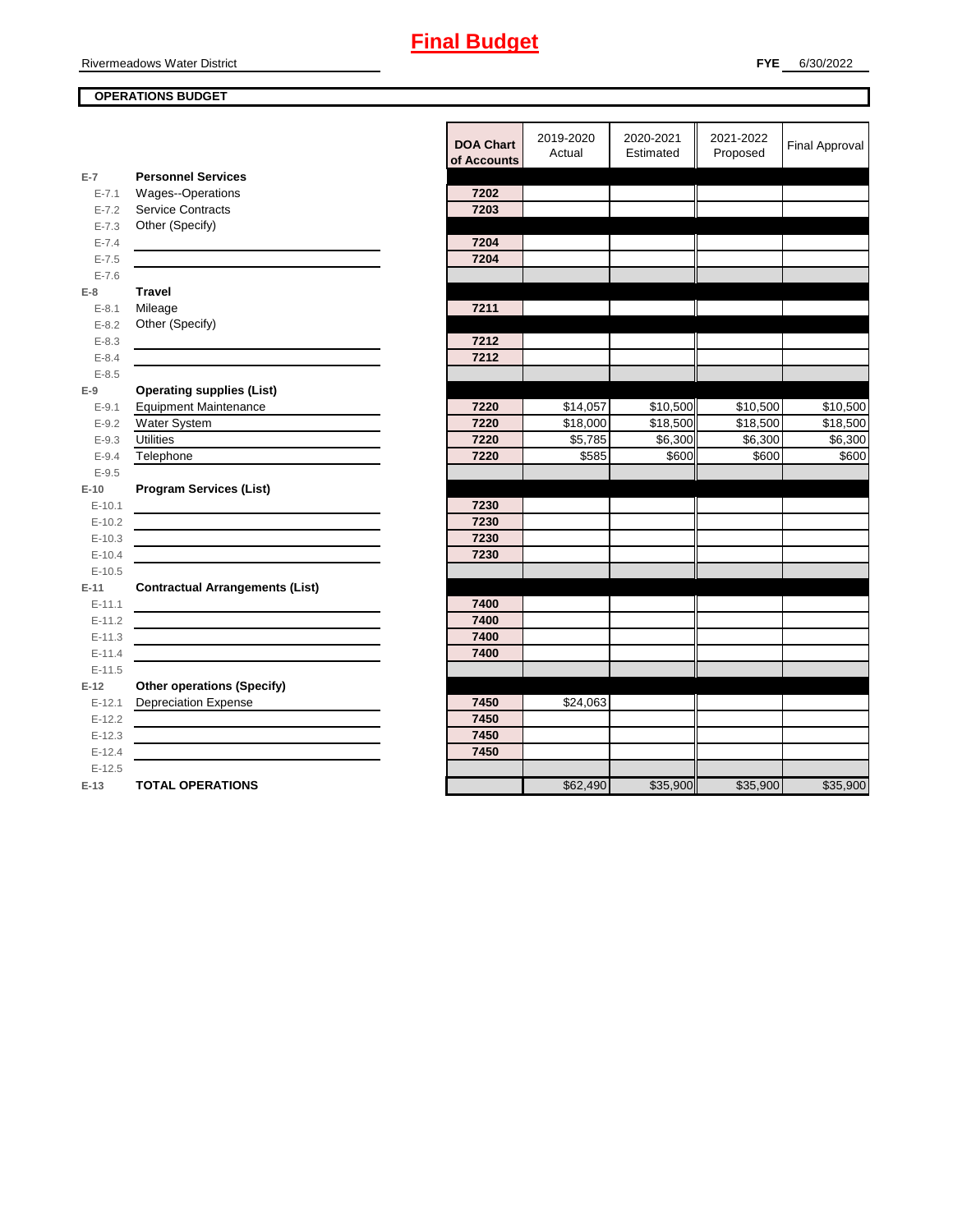Rivermeadows Water District

#### **INDIRECT COSTS BUDGET**

|          |                               | <b>DOA Chart</b><br>of Accounts | 2019-2020<br>Actual | 2020-2021<br>Estimated | 2021-2022<br>Proposed | <b>Final Approval</b> |
|----------|-------------------------------|---------------------------------|---------------------|------------------------|-----------------------|-----------------------|
| $E-14$   | <b>Insurance</b>              |                                 |                     |                        |                       |                       |
| $E-14.1$ | Liability                     | 7502                            | \$4,467             | \$3,800                | \$3,800               | \$3,800               |
| $E-14.2$ | <b>Buildings and vehicles</b> | 7503                            |                     |                        |                       |                       |
| $E-14.3$ | Equipment                     | 7504                            |                     |                        |                       |                       |
| $E-14.4$ | Other (Specify)               |                                 |                     |                        |                       |                       |
| $E-14.5$ |                               | 7505                            |                     |                        |                       |                       |
| $E-14.6$ |                               | 7505                            |                     |                        |                       |                       |
| $E-14.7$ |                               |                                 |                     |                        |                       |                       |
| $E-15$   | Indirect payroll costs:       |                                 |                     |                        |                       |                       |
| $E-15.1$ | FICA (Social Security) taxes  | 7511                            |                     |                        |                       |                       |
| $E-15.2$ | <b>Workers Compensation</b>   | 7512                            |                     |                        |                       |                       |
| $E-15.3$ | <b>Unemployment Taxes</b>     | 7513                            |                     |                        |                       |                       |
| $E-15.4$ | Retirement                    | 7514                            |                     |                        |                       |                       |
| $E-15.5$ | <b>Health Insurance</b>       | 7515                            |                     |                        |                       |                       |
| $E-15.6$ | Other (Specify)               |                                 |                     |                        |                       |                       |
| $E-15.7$ |                               | 7516                            |                     |                        |                       |                       |
| $E-15.8$ |                               | 7516                            |                     |                        |                       |                       |
| $E-15.9$ |                               |                                 |                     |                        |                       |                       |
|          |                               |                                 |                     |                        |                       |                       |
| $E-17$   | <b>TOTAL INDIRECT COSTS</b>   |                                 | \$4,467             | \$3,800                | \$3,800               | \$3,800               |

#### **DEBT SERVICE BUDGET**

| <b>DOA Chart</b><br>of Accounts | 2019-2020<br>Actual | 2020-2021<br>Estimated | 2021-2022<br>Proposed | Final Approval |
|---------------------------------|---------------------|------------------------|-----------------------|----------------|
|                                 |                     |                        |                       |                |
| 6401                            |                     |                        |                       |                |
| 6410                            |                     |                        |                       |                |
| 6420                            |                     |                        |                       |                |
|                                 | \$0                 |                        |                       | SC.            |

| D-1 |  | <b>Debt Service</b> |
|-----|--|---------------------|
|-----|--|---------------------|

D-1.1 Principal

D-1.2 **Interest** 

D-1.3 **Fees** 

**D-2 TOTAL DEBT SERVICE**